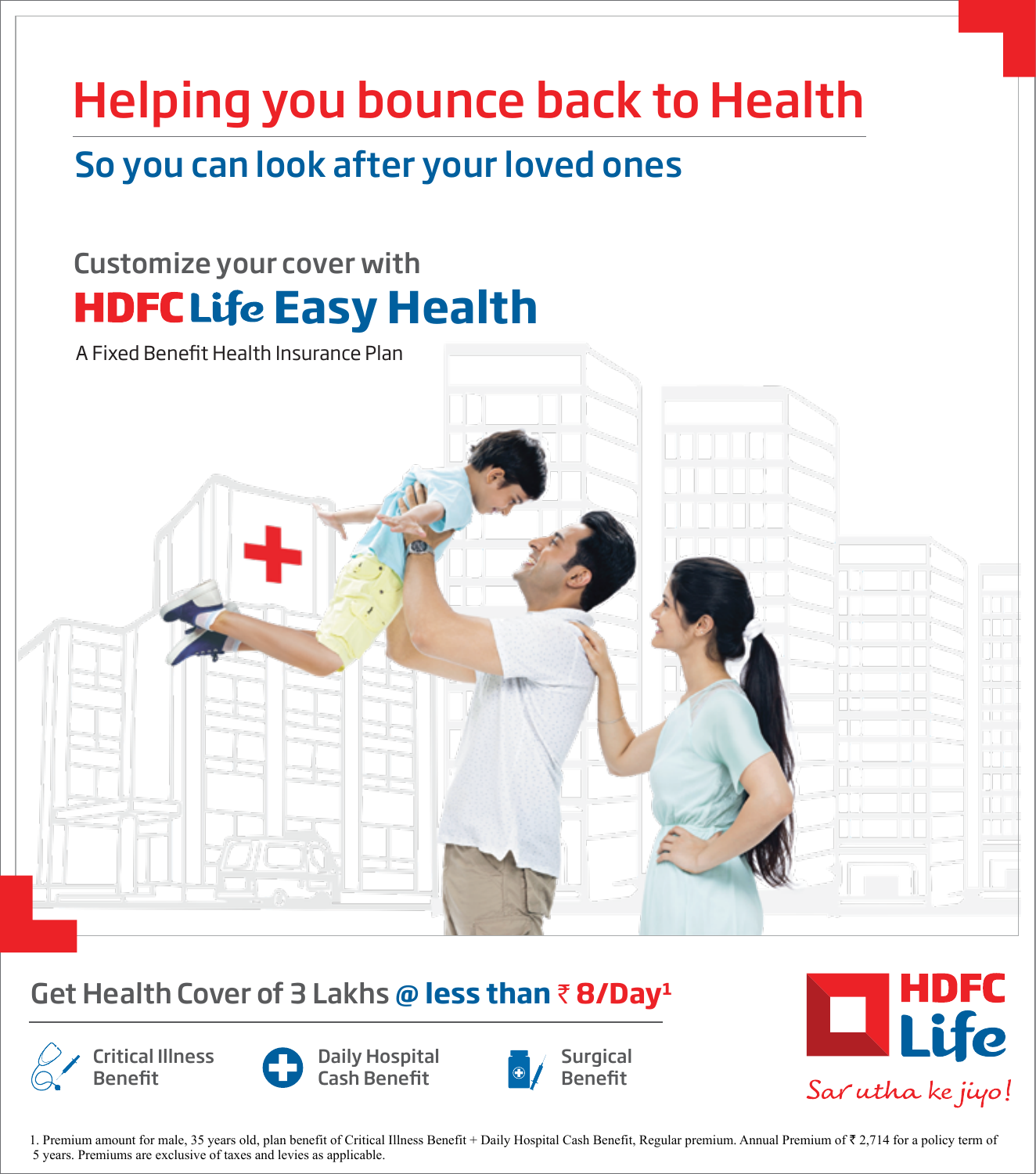Health is the most important asset you have. Every aspect of your life is dependent on your good health. Due to changing lifestyles, health issues have escalated, thus imposing extra financial burden on the family. It becomes imperative therefore to have a health insurance product in place, to ensure that no matter how critical your illness, it does not impair your financial security.

Keeping the above in mind, we have developed a health insurance product which will provide a lump sum amount if you are hospitalized or undergo any Surgical Procedure or are diagnosed with Critical Illness.

# ABOUT THE PRODUCT

HDFC Life Easy Health is a Fixed Benefit, health insurance product that provides coverage against\*:

- **Hospitalization and/or**
- Surgical procedures and/or
- **D** Critical illness

\*depending upon the plan option chosen for

The cover will be available for a period of maximum 5 years. You have the option to pay single or regular premiums.

# SALIENT FEATURES



# **Flexibility**

Pay Single / Regular Premium based on your convenience



#### **Daily Hospital Cash Benefit**

Daily Hospital Cash Benefit available from ₹ 250 to ₹ 5000 per day as per your requirement



#### **Surgical Benefit**

Get lump sum payout in case of any of the 138 surgeries specified

# **Critical Illness Benefit**

Lump sum payout in case diagosed with any of the 18 Critical Illnesses specified



#### Value For Money - Avail Multiple Claim

- Get **Double Benefit** in case of hospitalization in ICU



# **Tax Benefit**

Receive tax benefits under Section 80D as per applicable tax laws

# ELIGIBILITY CRITERIA

| Minimum Entry Age (last birthday)                                                                                                                                 |                          | 18 years                                                 |
|-------------------------------------------------------------------------------------------------------------------------------------------------------------------|--------------------------|----------------------------------------------------------|
| Maximum Entry Age (last birthday)                                                                                                                                 |                          | 65 years                                                 |
| Minimum Maturity Age (last birthday)                                                                                                                              |                          | 23 years                                                 |
| Maximum Maturity Age (last birthday)                                                                                                                              |                          | 70 years                                                 |
| Critical Illness -<br>Regular Pay: 2 years; Single Pay: 1 year<br>Policy Term (minimum)<br>Hospitalization/ Surgical Procedures -<br>Regular/ Single Pay: 3 years |                          |                                                          |
| Policy Term (maximum)                                                                                                                                             | 5 years                  |                                                          |
| Premium Payment Frequency                                                                                                                                         | Single / Regular Premium |                                                          |
| Premium Payment Mode                                                                                                                                              | One time / Yearly        |                                                          |
| Premium**                                                                                                                                                         | Single Pay               | Minimum:₹428<br>Maximum: ₹4,04,279                       |
|                                                                                                                                                                   | Regular Pay              | Minimum: $\overline{\epsilon}$ 633<br>Maximum: ₹1,22,068 |

\*\*This premium is exclusive of taxes, other statutory levies and any underwriting extra premium.

#### PLAN OPTIONS

HDFC Life Easy Health offers you the flexibility to choose any 1, 2 or all 3 of the following benefit option(s):

- **D** Daily Hospital Cash Benefit Option
- $\Box$  Surgical Benefit Option
- **Q** Critical Illness Benefit Option

This product offers 7 Plan Options to choose from as mentioned below:

| Plan<br><b>Option</b> | <b>Benefits covered</b>                                                   |
|-----------------------|---------------------------------------------------------------------------|
| A                     | Daily Hospital Cash Benefit                                               |
| B                     | Surgical Benefit                                                          |
| C                     | Critical Illness Benefit                                                  |
| D                     | Daily Hospital Cash Benefit + Surgical Benefit                            |
| E                     | Surgical Benefit + Critical Illness Benefit                               |
| F                     | Daily Hospital Cash Benefit + Critical Illness Benefit                    |
| G                     | Daily Hospital Cash Benefit + Surgical Benefit + Critical Illness Benefit |

# SUM INSURED

You may choose the Sum Insured based on your requirement under the Product from the following options as mentioned below. You may choose the Sum Insured carefully at the inception of your policy as you do not have the option to change the Sum Insured during the policy term.

The benefits will be payable as per the Sum Insured opted by you. The policy shall terminate on exhaustion of all benefit payments under the chosen plan option or completion of the policy term, whichever is earlier. You shall only pay premium(s) for the benefit(s) as long as the benefit(s) have not been exhausted.

| <b>Options</b> | <b>Sum Insured</b> |
|----------------|--------------------|
| 1              | ₹25,000            |
| 2              | ₹50,000            |
| 3              | ₹75,000            |
| 4              | ₹1,00,000          |
| 5              | ₹1,50,000          |
| 6              | ₹2,00,000          |
| 7              | ₹2,50,000          |
| 8              | ₹3,00,000          |
| 9              | ₹4,00,000          |
| 10             | ₹5,00,000          |

# BENEFIT STRUCTURE

### A. Daily Hospital Cash Benefit

- In case of hospitalization, due to any injury, sickness or disease, you will receive 1% of Sum Insured as Daily Hospital Cash Benefit if admitted in Non ICU room and 2% of Sum Insured if admitted in ICU room
- The benefit will be payable as a lump sum amount at the end of stay in the Hospital for each and every completed and continuous hospitalization for more than 24 hours as a result of injury, sickness or disease. The benefit amount payable will be calculated as mentioned below:

#### • Daily Hospital Cash Benefit \* (Number of Days admitted-1)

Daily Hospital Cash Benefit will be payable for a maximum of 20 days per year in case you are admitted in Non ICU room and 10 days per year if admitted in ICU rooms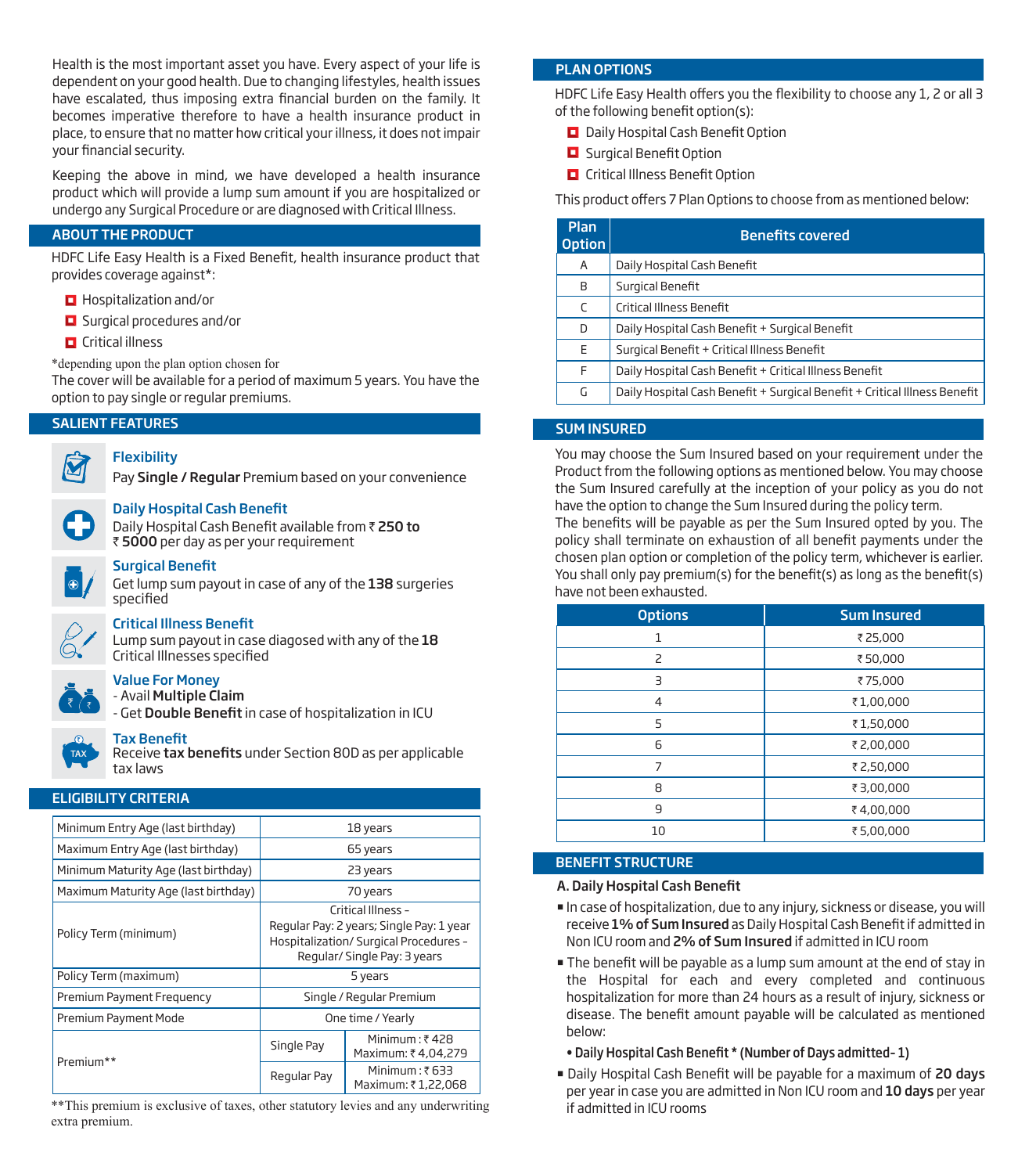- Daily Hospital Cash Benefit will be payable subject to a maximum of 60 and 30 days if admitted in Non ICU and ICU rooms, respectively during the entire policy term
- $\blacksquare$  The ICU and non ICU benefits will be independent and subject to their respective limits (as stated above)
- $\blacksquare$  In case the maximum benefit limits applicable during the policy term have been used up, the cover for Daily Hospital Cash Benefit shall cease for the remaining policy term. However, other benefits (such as Surgical Benefit or Critical Illness Benefit), if applicable shall continue to be in force
- There is a waiting period of 60 days from the date of commencement or reinstatement of the cover whichever occurs later, except where such expenses are incurred for treatment of a condition caused by an Accident

# **B. Surgical Benefit:**

- Surgical Benefit will be payable if you have to undergo any of the 138 surgeries mentioned in Annexure 2, provided the surgery is done:
- $\bullet$  by a qualified surgeon for a surgical operation and
- performed at a hospital due to injury or sickness for surgical procedures advised by an independent medical practitioner, and the policy is inforce
- during the policy term
- In case you have to undergo a surgery during the policy term, the benefit payable shall be ascertained on the basis of the Category of the Surgery as shown below:

| Category*** | Sum Insured(%) |
|-------------|----------------|
|             | 100%           |
|             | 60%            |
|             | 40%            |
|             | 20%            |

\*\*\* Surgeries are listed in Annexure 2

- You are entitled to make multiple claims up to maximum of 100% of Sum Insured during the policy term
- You are not allowed to claim for the same surgery more than once. However, multiple claims from the same category can be made.
- In case 100% of the Sum Insured has been used up, the cover for Surgical Benefit will cease for the remaining policy term. However, other benefits (such as Daily Hospital Cash Benefit and Critical Illness Benefit, if applicable) will continue to be in force.
- There is a waiting period of 60 days from the date of commencement or reinstatement of the cover, whichever occurs later, except where such expenses are incurred for treatment of a condition caused by an Accident

# C. Critical Illness Benefit:

In case you are diagnosed with any of the 18 Critical Illness, a lump sum benefit equal to 100% of Sum Insured will be payable, provided you survive a period of 30 days following the diagnosis of any of the below mentioned Critical Illness

| <b>Critical Illness</b>                                                       |                                                    |  |
|-------------------------------------------------------------------------------|----------------------------------------------------|--|
| 1. Cancer of specified severity                                               | 2. Kidney Failure requiring regular dialysis       |  |
| 3. Myocardial Infarction                                                      | 4. Stroke resulting in permanent<br>symptoms       |  |
| 5. Alzheimer's Disease / Irreversible<br>Organic Degenerative Brain Disorders | 6. Apallic Syndrome                                |  |
| 7. Benign Brain Tumour                                                        | 8. Coma of Specified Severity                      |  |
| 9. End Stage Liver Failure                                                    | 10. End Stage Lung Failure                         |  |
| 11. Loss of Independent Existence                                             | 12. Blindness                                      |  |
| 13. Third Degree Burns                                                        | 14. Major Head Trauma                              |  |
| 15. Motor Neurone Disease With<br>Permanent Symptoms                          | 16. Multiple Sclerosis with persisting<br>symptoms |  |
| 17. Permanent Paralysis of Limbs                                              | 18. Parkinson's Disease                            |  |

Please refer to Annexure 3 for definitions of Critical Illness

- **Example 2** Critical Illness Benefit will be payable only once during the entire policy term.
- If the diagnosis is made within the policy term and the survival period crosses the end point of policy term, a valid claim arising as a result of such a diagnosis shall be considered
- Once the Critical Illness Benefit is paid, the benefit will cease for the remaining policy term. However, other benefits (such as Daily Hospital Cash Benefit and Surgical Benefit), if applicable will continue to be in force
- There is a waiting period of 90 days for Critical Illness Benefit from the date of commencement or reinstatement of the cover, whichever occurs later except in cases where the Critical Illness occurs as a result of an Accident

(e.g., Major Head Trauma)

# D. Maturity Benefit:

. There is no maturity benefit under this product. The policy will terminate at the end of policy term and no further benefits will be payable to you

# E. Death Benefit:

**There is no death benefit under the product** 

# F. Surrender Benefit

- No surrender value shall be payable if any claim has been made under this product
- **The policy can only be surrendered in full, partial surrender (i.e.** surrender of a few benefits) shall not be allowed
- In case of Regular Premium paying policies, no surrender benefit is payable
- In case of Single Premium paying policies, surrender benefit payable shall be as follows:

70% x Single Premium x 
$$
\left(1-\frac{M}{P}\right)
$$

Where,

M : policy month of surrender P : policy term in months

# HOW DOES THE PLAN WORK?

Mr. Rahul Gupta, aged 45 years, is a Project Manager in a Multinational Software Company. He opts for HDFC Life Easy Health to get financial protection against any untimely illness or accident and to ensure his savings stays intact. He opts for Plan G and wants to pay annually.

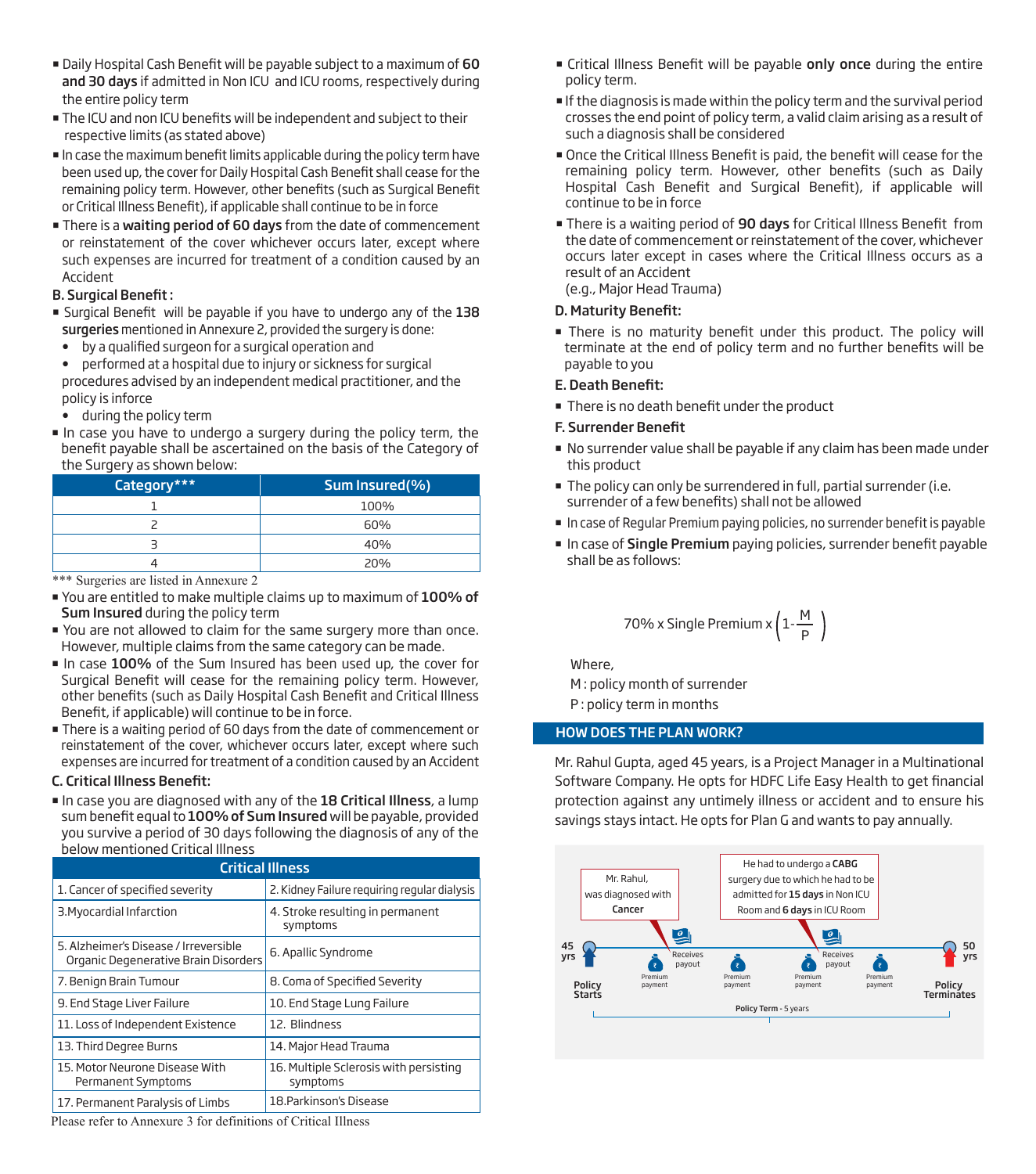# **Critical Illness Benefit**

#### Critical Illness Benet:

100% of the Sum Insured will be payable to you, provided you survive a period of 30 days from the date of diagnosis. Once the benefit is paid out, the Critical Illness Benefit will cease for the rest of the policy term.

# Surgical Benefit and Daily Hospital Cash Benefit

# Surgical Benefit:

CABG is a Category 1 Surgery. Hence 100% of Sum Insured will be payable and the Surgical Benefit will cease for the rest of the policy term.

| Daily Hospital Cash Benefit: | Non ICU | icu |
|------------------------------|---------|-----|
| Days Admitted                |         |     |

Non ICU: Benefit will be calculated as (15 days - 1 day) i.e 14 days subject to maximum of 20 days per year for staying in Non ICU Rooms. So we will payout the Daily Hospital Cash Benefit based on Plan Option chosen by you for a maximum of 14 days

ICU: Benefit will be paid in full for 6 days as you are eligible for a maximum coverage of 10 days per year.

# PREMIUM REVIEW AND RENEWAL CONDITIONS

#### Premium Review:

- HDFC Life Easy Health is a Fixed Benefit, health insurance product. The premiums once accepted are quaranteed for a period of 3 years, post which it may be reviewed.
- $\blacksquare$  In case, the premium is modified, you will be notified of the change in premium rates 3 months before the change is effected and will be given a period of 30 days from the date of premium due (on or after the effective date of change) to continue the policy.
- If you do not pay due premium before the expiry of period of 30 days, the policy will lapse.

## WAITING PERIOD AND EXCLUSION

# 60 Days Waiting Period

We will not pay any Daily Hospital Cash Benefit or Surgical Benefit within 60 days from date of commencement or reinstatement of cover whichever occurs later, except where such expenses are incurred for treatment of a condition caused by an Accident

#### 90 Days Waiting Period

We will not pay any benefit in case you are diagnosed with any of the listed 18 Critical Illnesses within 90 days from the date of commencement or reinstatement of cover whichever occurs later except in cases where the Critical Illness occurs as a result of an Accident (such as Major Head Trauma)

# $\blacksquare$  **1 or 2 Years Waiting Period**

In case of hospitalization or treatment of any of the following injury, sickness, diseases or surgical procedure and any complications arising out of them during a period of 1 or 2 years from the date of commencement of cover, the Daily Hospital Cash Benefit or Surgical Benefit will not be payable.

| Sr. No.                  | Injury / Sickness / Disease / Surgical Procedure<br>(1 year Waiting List) |
|--------------------------|---------------------------------------------------------------------------|
| 1                        | Tonsillitis / Adenoiditis                                                 |
| 2                        | Hernia (Inquinal / Ventral / Umbilical / Incisional)                      |
| $\exists$                | Hydrocoele / Varicocoele / Spermatocoele                                  |
| 4                        | Piles / Fissure / Fistula / Rectal prolapsed                              |
| 5                        | Benign Enlargement of Prostrate                                           |
| 6                        | Degenerative joint conditions                                             |
| 7                        | Lumps, nodules, cysts and polyps                                          |
| Sr. No.                  | Injury / Sickness / Disease / Surgical Procedure<br>(2 year Waiting List) |
| $\mathbf{1}$             | Cataract                                                                  |
| $\overline{\phantom{0}}$ | Menstrual irregularities                                                  |
| $\overline{\mathcal{L}}$ | Hysterectomy or Myomectomy for benign conditions                          |
| 4                        | Deviated Nasal Septum / Sinusitis                                         |
| 5                        | Thyroid Nodule / Multi Nodular Goitre                                     |
| 6                        | Cholecystitis or stones of the gall bladder / pancreatic system           |
| 7                        | Stones of the urinary tract                                               |
| 8                        | Treatment of Prolapsed Inter Vertebral Disc                               |
| 9                        | Diabetes and it's complications                                           |

Waiting period will apply from the date of commencement of cover.

# On Revival,

- If the policy is revived within 60 days, only the remaining part of waiting period will apply.
- If the policy is revived after 60 days, full waiting period will apply afresh.

#### Pre-Existing Conditions

Pre-existing Disease means any condition, ailment, injury or disease:

- a) That is/are diagnosed by a physician within 48 months prior to the effective date of the policy issued by the insurer or its reinstatement
- or
- b) For which medical advice or treatment was recommended by, or received from, a physician within 48 months prior to the effective date of the policy issued by the insurer or its reinstatement

# Permanent Exclusions

Please refer to Annexure 1

# GRACE PERIOD

- Premium(s) due on this policy should be paid on or before the premium due date. You are advised to pay the premium in time to continue the benefits under this policy
- In case you miss paying your premium due to any reason, you have a grace period of 30 days after the premium due date within which you can pay the due premium
- If you pay the due regular premium, within grace period the policy will continue without any break. The policy is considered to be in-force with the risk cover during the grace period without any interruption. In case of any claims during this period, the bene t will be payable after deducting the unpaid premium
- " You can continue the benefits without any break in the waiting periods and coverage of pre-existing diseases, by paying the due premium within grace period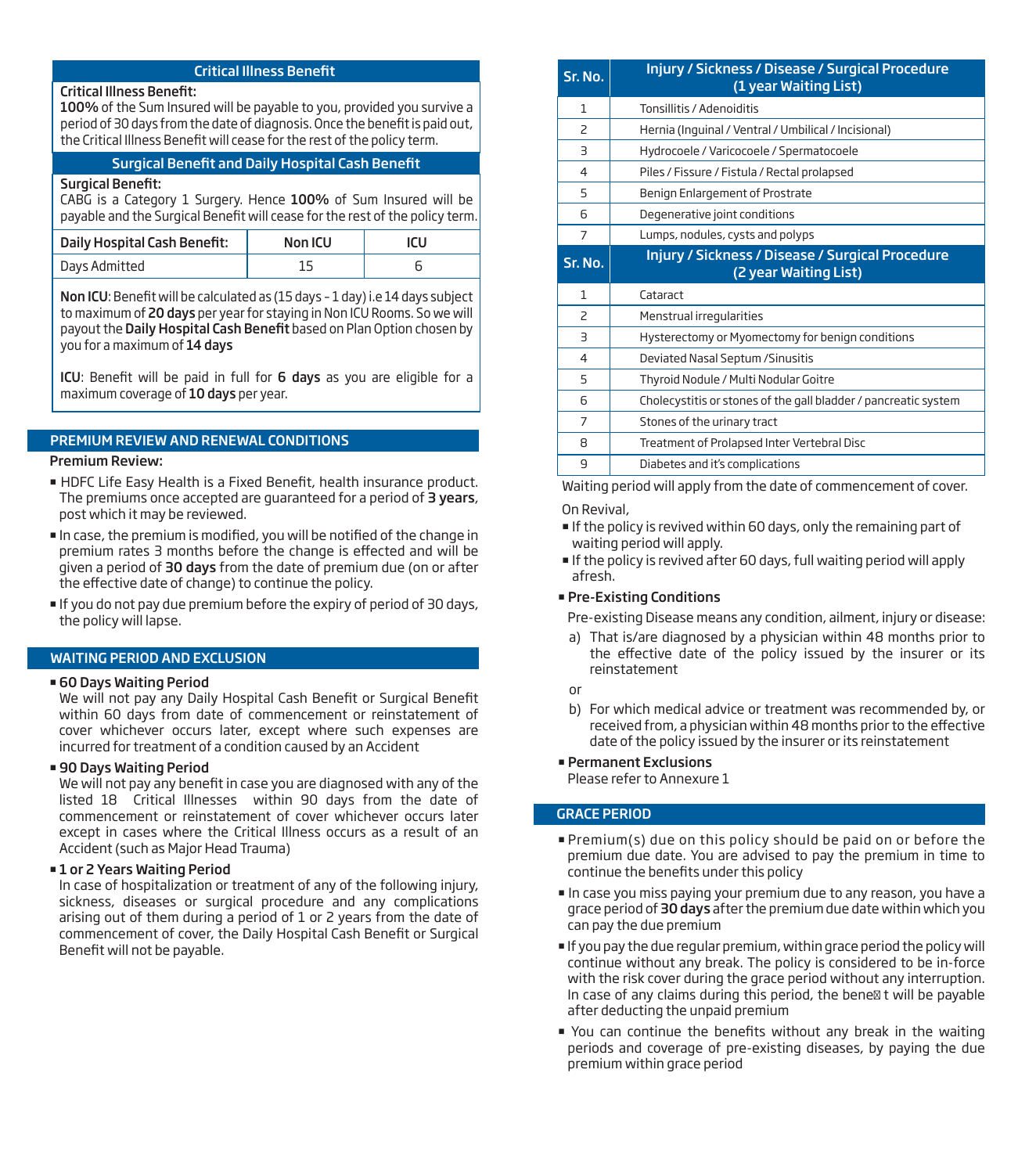# POLICY LAPSATION & REVIVAL

# Lapsation:

- If you do not pay due regular premium before the expiry of grace period, the policy will lapse with effect from the premium due date
- All benefits under this policy will cease

#### Revival:

If your policy is lapsed, you may request us in writing to revive your policy within 5 consecutive years from the date of first unpaid premium. The following conditions will apply in case of revival of the policy:

- All pending premium should be immediately paid along with any interest that is advised by us. The current interest rate used for revival is 9.5% p.a
- Any agreement to revive or reinstate would be subject to satisfactory evidence of good health
- Reinstatement request will attract the following :
- If the policy is revived within 60 days, only the remaining part of waiting periods will apply
- If the policy is revived after 60 days, waiting period will be applied afresh

# CLAIMS PROCEDURE

You have the option to claim under the Policy subject to Policy terms, conditions and exclusions mentioned herein.

#### (1) Documents Required

The claims must be submitted along with following documents in original:

- **Duly filled and signed claim form in original**
- Copy of Policy document (self attested copy)
- Elaimant's residence and identity proof (For all claims greater than  $\bar{\tau}$  1 lakh)
- $\blacksquare$  Cancelled personalized cheque or copy of first page of passbook in case of non personalized cheque
- Discharge Summary (self attested copy)
- Final Hospital Bill (self attested copy)
- Medical records (self attested copies)
- Consultation notes
- Laboratory reports
- X- Ray and MRI films
- Self declaration of 30 day survival
- **Operating Theatre Notes (for Surgical Cash benefit)**

Please note that above is an indicative list of required documents and we reserve the right to call for additional documents or raise further requirements.

The claim is required to be intimated to us along with all necessary claim documents required within 60 days from the date of diagnosis of the condition. However, we may condone the delay in claim intimation, if any, provided valid reasons are given for the delay.

# TAX BENEFITS

Tax Benefits may be available as per prevailing tax laws. You are requested to consult your tax advisor.

### CANCELLATION

 In case you do not agree to any of the terms and conditions, you have the option to return the policy to us stating the reasons thereof, within 15 days from the date of receipt of the policy document.

- The Free Look period for policies purchased through Distance Marketing (as defined by IRDAI) will be 30 days from the date of receipt of the policy document
- On receipt of your letter along with the original policy documents, we shall refund you the premium amount paid subject to deduction of the proportionate risk Premium for the period on cover and the expenses incurred by us for medical examination (if any) and stampduty (if any).

#### OTHER BENEFITS

#### Policy Loan

- **Loan is not available under the product**
- **Alterations**
- You do not have the option to switch between Plan Options during the Policy Term
- You cannot change the Sum Insured during the Policy Term

# TERMS & CONDITIONS

We recommend that you read and understand this product brochure and customised benefit illustration and understand what the product is, how it works and the risks involved before you purchase. We have appointed Certified Financial Consultants, duly licensed by IRDAI, who will explain our products to you and advise you on the correct health insurance solution that will meet your needs.

#### A. Risk Factors

- 1) HDFC Life Insurance Company Limited is the name of our Insurance Company and HDFC Life Easy Health is the name of this product. The name of our company and the name of our product do not, in any way, indicate the quality of the product
- 2) The health premium is guaranteed for a period of 3 years, post which it may be reviewed.
- 3) Please know the associated risks and the applicable charges, from your Insurance agent or the Intermediary or policy document issued by insurance company
- 4) Tax Benefits are subject to change as per Income Tax Act, 1961. Please check with your financial advisor for more details
- B. Nomination: Sec 39 of insurance Act 1938 as amended from time to time
- 1) The policyholder of a life insurance on his own life may nominate a person or persons to whom money secured by the policy shall be paid in the event of his death
- 2) Where the nominee is a minor, the policyholder may appoint any person to receive the money secured by the policy in the event of policyholder's death during the minority of the nominee. The manner of appointment to be laid down by the insurer
- 3) Nomination can be made at any time before the maturity of the policy
- 4) Nomination may be incorporated in the text of the policy itself or may be endorsed on the policy communicated to the insurer and can be registered by the insurer in the records relating to the policy
- 5) Nomination can be cancelled or changed at any time before policy matures, by an endorsement or a further endorsement or a will as the case may be
- 6) A notice in writing of Change or Cancellation of nomination must be delivered to the insurer for the insurer to be liable to such nominee. Otherwise, insurer will not be liable if a bonafide payment is made to the person named in the text of the policy or in the registered records of the insurer
- 7) Fee to be paid to the insurer for registering change or cancellation of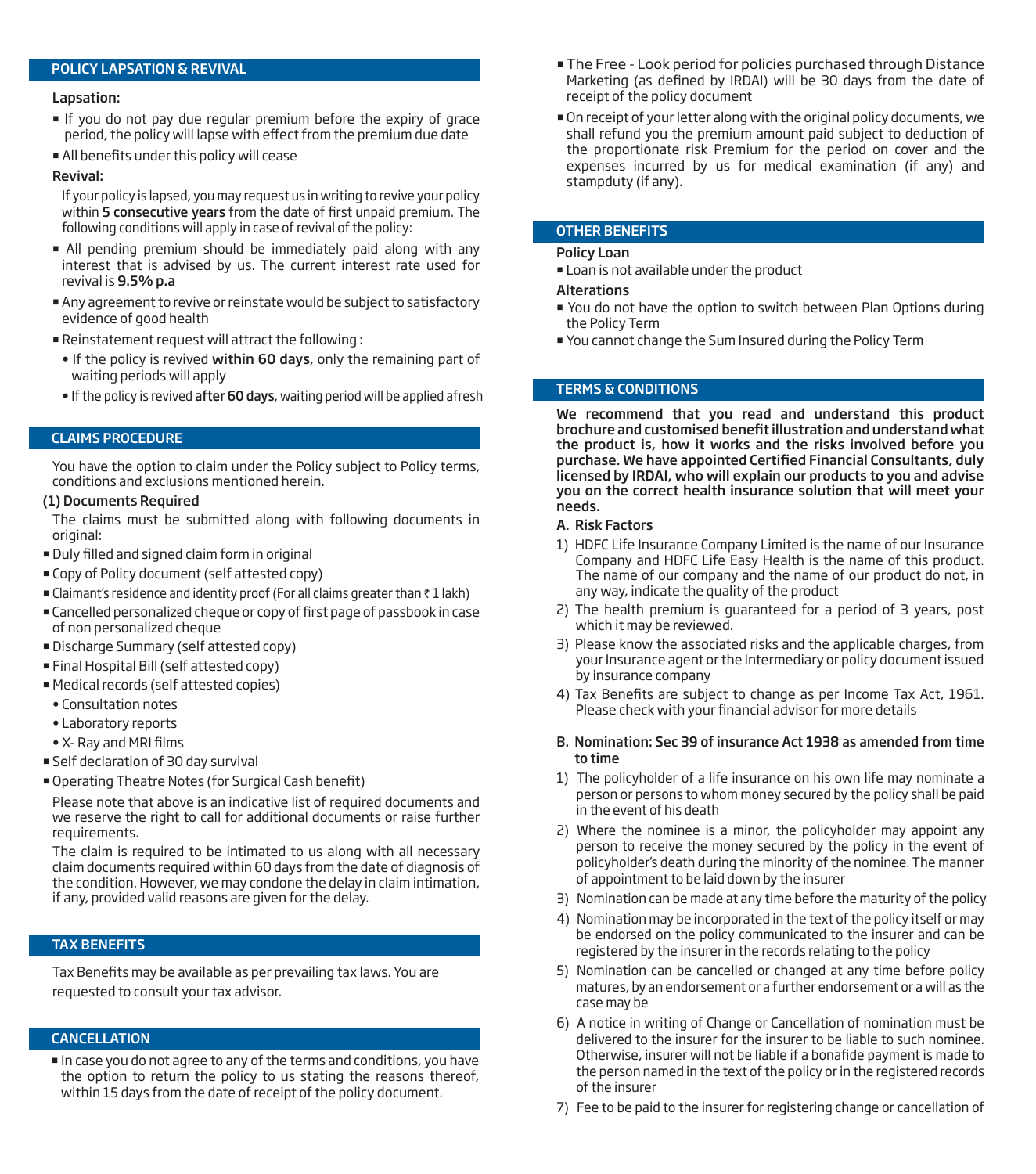a nomination can be specified by the Authority through Regulations

- 8) A transfer or assignment made in accordance with Section 38 shall automatically cancel the nomination except in case of assignment to the insurer or other transferee or assignee for purpose of loan or against security or its reassignment after repayment. In such case, the nomination will not get cancelled to the extent of insurer's or transferee's or assignee's interest in the policy. The nomination will get revived on repayment of the loan
- 9) The provisions of Section 39 are not applicable to any life insurance policy to which Section 6 of Married Women's Property Act, 1874 applies or has at any time applied except where before or after Insurance Laws (Amendment) Act, 2015, a nomination is made in favour of spouse or children or spouse and children whether or not on the face of the policy it is mentioned that it is made under Section 39. Where nomination is intended to be made to spouse or children or spouse and children under Section 6 of MWP Act, it should be specifically mentioned on the policy. In such a case only, the provisions of Section 39 will not apply
- C. Assignment or Transfer: Sec 38 of insurance Act 1938 as amended from time to time
- 1) This policy may be transferred/assigned, wholly or in part, with or without consideration.
- 2) An Assignment may be effected in a policy by an endorsement upon the policy itself or by a separate instrument under notice to the Insurer.
- 3) The instrument of assignment should indicate the fact of transfer or assignment and the reasons for the assignment or transfer, antecedents of the assignee and terms on which assignment is made.
- 4) The assignment must be signed by the transferor or assignor or duly authorized agent and attested by at least one witness.
- 5) The transfer or assignment shall not be operative as against an Insurer until a notice in writing of the transfer or assignment and either the said endorsement or instrument itself or copy there of certified to be correct by both transferor and transferee or their duly authorized agents have been delivered to the Insurer.
- 6) Fee to be paid for assignment or transfer can be specified by the Authority through Regulations.
- 7) On receipt of notice with fee, the Insurer should Grant a written acknowledgement of receipt of notice. Such notice shall be conclusive evidence against the insurer of duly receiving the notice.
- 8) The Insurer may accept or decline to act upon any transfer or assignment or endorsement, if it has sufficient reasons to believe that it is (a) not bonafide or (b) not in the interest of the policyholder or (c) not in public interest or (d) is for the purpose of trading of the insurance policy.
- 9) In case of refusal to act upon the endorsement by the Insurer, any person aggrieved by the refusal may prefer a claim to IRDAI within 30 days of receipt of the refusal letter from the Insurer.

 Section B (Nomination) and C (Assignment or Transfer) are simplified versions prepared for general information only and hence are not comprehensive. For full texts of these sections please refer to Section 38 and Section 39 of the Insurance Act, 1938 as amended by The Insurance Laws (Amendment) Act, 2015.

#### D. Prohibition of Rebates: Section 41 of the Insurance Act, 1938 as amended from time to time states:

1) No person shall allow or offer to allow, either directly or indirectly, as an inducement to any person to take out or renew or continue an insurance in respect of any kind of risk relating to lives or property in India, any rebate of the whole or part of the commission payable or any rebate of the premium shown on the policy, nor shall any person taking out or renewing or continuing a policy accept any rebate, except such rebate as may be allowed in accordance with the published prospectuses or tables of the insurer.

2) Any person making default in complying with the provisions of this section shall be liable for a penalty which may extend to ten lakh rupees

#### E. Non-Disclosure: Section 45 of the Insurance Act, 1938 as amended from time to time states:

- 1) No policy of life insurance shall be called in question on any ground whatsoever after the expiry of three years from the date of the policy, i.e., from the date of issuance of the cover or the date of commencement of risk or the date of reinstatement of the cover or the date of the rider to the policy, whichever is later
- 2) A policy of life insurance may be called in question at any time within three years from the date of issuance of the policy or the date of commencement of risk or the date of reinstatement of the cover or the date of the rider to the policy, whichever is later, on the ground of fraud: Provided that the insurer shall have to communicate in writing to the Life Assured or the legal representatives or nominees or assignees of the Life Assured the grounds and materials on which such decision is based
- 3) Notwithstanding anything contained in sub-section (2), no insurer shall repudiate a life insurance policy on the ground of fraud if the Life Assured can prove that the mis-statement of or suppression of a material fact was true to the best of his knowledge and belief or that there was no deliberate intention to suppress the fact or that such mis-statement of or suppression of a material fact are within the knowledge of the insurer: Provided that in case of fraud, the onus of disproving lies upon the beneficiaries, in case the policyholder is not alive
- 4) A policy of life insurance may be called in question at any time within three years from the date of issuance of the policy or the date of commencement of risk or the date of reinstatement of the cover of the policy or the date of the rider to the policy, whichever is later, on the ground that any statement of or suppression of a fact material to the expectancy of the life of the Life Assured was incorrectly made in the proposal or other document on the basis of which the policy was issued or revived or rider issued: Provided that the insurer shall have to communicate in writing to the Life Assured or the legal representatives or nominees or assignees of the Life Assured the grounds and materials on which such decision to repudiate the policy of life insurance is based: Provided further that in case of repudiation of the policy on the ground of misstatement or suppression of a material fact, and not on the ground of fraud, the premiums collected on the policy till the date of repudiation shall be paid to the Life Assured or the legal representatives or nominees or assignees of the Life Assured within a period of ninety days from the date of such repudiation
- 5) Nothing in this section shall prevent the insurer from calling for proof of age at any time if he is entitled to do so, and no policy shall be deemed to be called in question merely because the terms of the policy are adjusted on subsequent proof that the age of the Life Assured was incorrectly stated in the proposal

# F. Indirect & Direct Taxes

#### Indirect Taxes

Taxes and levies shall be levied as applicable. Any taxes, statutory levy becoming applicable in future may become payable by you by any method including by levy of an additional monetary amount in addition to premium and or charges.

# Direct Taxes

Taxes, if any, will be deducted at the applicable rate from the payments made under the policy, as per the provisions of the Income Tax Act, 1961 as amended from time to time.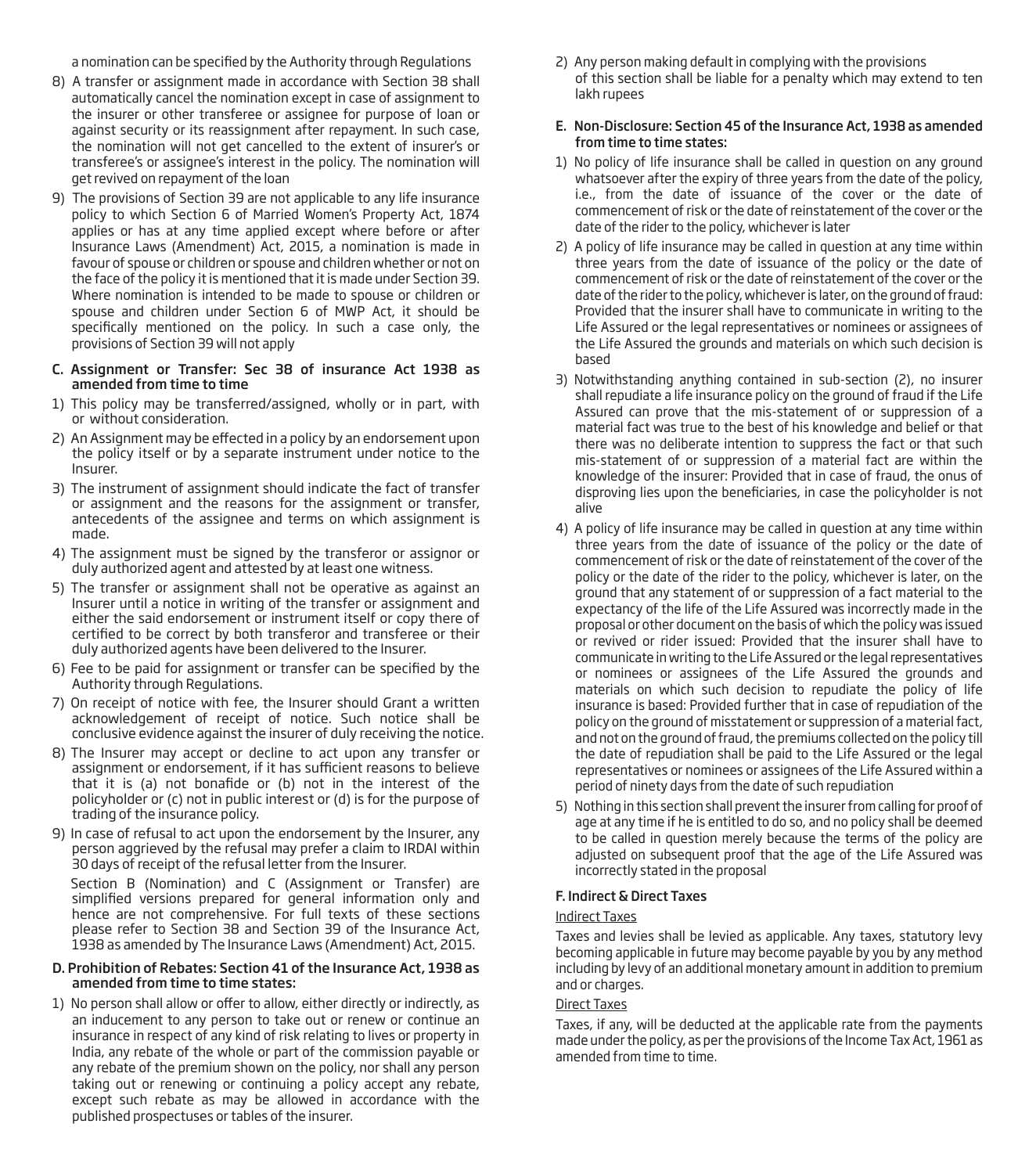#### Annexure 1: Permanent Exclusions

Unless expressly stated to the contrary in this Policy, we will not make any payment for any claim in respect of any Life Assured if it is directly or indirectly- caused by, arises from or is in any way attributable to any of the following:

- 1. Treatment for congenital disease or deformity, including physical defects present from birth will not be covered by the policy.
- 2. Hospitalization and/or surgery is/are not in accordance with the diagnosis and treatment of the condition for which the hospital confinement or surgery was required;
- 3. Any condition with respect to the covered benefits, for which the insured had signs or symptoms, and/or was diagnosed, and/or received medical advice/treatment within the waiting period
- 4. Elective surgery or treatment which is not medically necessary;
- 5. Weight reduction or weight improvement regardless of whether the same is caused (directly or indirectly) by a medical condition;
- 6. Study and treatment of sleep apnoea;
- 7. Routine eye tests, any dental treatment or surgery of cosmetic nature, extraction of impacted tooth/teeth, orthodontics or orthognathic surgery, or tempero-mandibular joint disorder except as necessitated by an accidental injury and warranting hospitalization
- 8. Outpatient treatment
- 9. Hospitalization and/or surgery relating to infertility or impotency, sex change or any treatment related to it, abortion, sterilization and contraception including any complications relating thereto;
- 10. Hospitalization and/or surgery for treatment arising from pregnancy and it's complications which shall include childbirth or miscarriage;
- 11. Hospitalisation primarily for any purpose which in routine could have been carried out on an out-patient basis and which is not followed by an active treatment or intervention during the period of hospitalization.
- 12. Experimental or unproven procedures or treatments, devices or pharmacological regimens of any description (not recognized by Indian Medical Council) or hospitalization for treatment under any system other than allopathy;
- 13. Convalescence, rest cure, sanatorium treatment, rehabilitation measures, respite care, long term nursing care or custodial care and general debility or exhaustion (run down condition)
- 14. Directly or indirectly arising from alcohol, drug unless taken in accordance to the dosage and duration as prescribed by the independent medical practitioner or substance abuse and any illness or accidental physical injury which may be suffered after consumption of intoxicating substances, liquors or drugs;
- 15. Directly or indirectly arising from or consequent upon war, invasion, acts of foreign enemies, hostilities (whether war be declared or not), civil war, terrorism, rebellion, active participation in strikes, riots or civil commotion, revolution, insurrection or military or usurped power
- 16. Cosmetic or plastic surgery except to the extent that such surgery is necessary for the repair of damage caused solely by accidental injuries, cancer or burns.
- 17. Treatment of xanthelesema, acne and alopecia; circumcision unless necessary for treatment of a disease or necessitated due to an accident
- 18. Nuclear disaster, radioactive contamination and/or release of nuclear or atomic energy;
- 19. Injury or illness caused by intentionally self-inflicted injuries; or any attempts of suicide while sane or insane; or deliberate exposure to exceptional danger (except in an attempt to save human life);
- 20. Injury or illness caused by violation or attempted violation of the law, or resistance to arrest; or by active participation in an act with criminal intent.
- 21. Injury or illness caused by professional sports, racing of any kind, scuba diving, aerial sports, activities such as hand-gliding, ballooning, and any other hazardous activities or sports unless agreed by special endorsement;
- 22. Hospitalization where the Life Assured is a donor for any organ transplant;
- 23. Any injury, sickness or disease occuring as a result of aviation, gliding or any form of aerial flight other than on a scheduled commercial airline as a bona fide passenger (whether fare paying or not), pilot or crew member
- 24. Treatment to relieve symptoms caused by ageing, puberty, or other natural physiological cause, such as menopause and hearing loss caused by maturing or ageing.
- 25. Artificial life maintenance, including life support machine use, where such treatment will not result in recovery or restoration of the previous state of health.
- 26. Treatment of abnormalities, deformities, or Illnesses present only because they have been passed down through the generations of the family.

#### In addition to the above, no Critical Illness Benefit will be payable for any of the following:

- Date of diagnosis within 90 days from date of commencement or reinstatement of cover
- **EXEC** Critical Illness Benefit, where death occurs within 30 days of the date of diagnosis
- **Policy in the lapsed condition as on the date of diagnosis**
- **More than one claim in respect of Critical Illness Benefit**
- **Non-fulfilment of eligibility criteria for Critical Illness Benefit** covered under the policy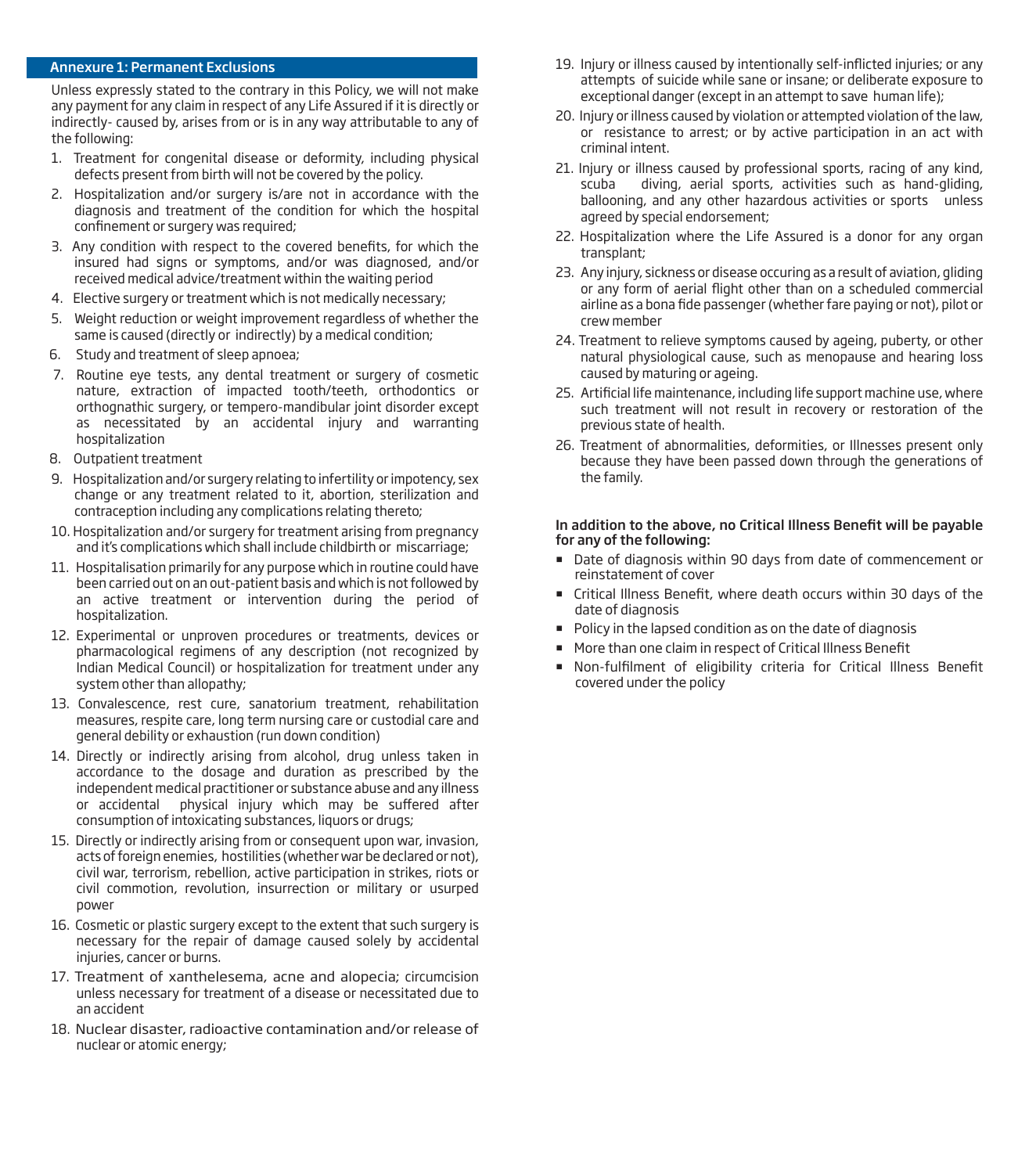# Annexure 2 : List of Surgeries Covered

# CATEGORY 1

| Sr. No. | <b>Surgery</b>                                                                    |
|---------|-----------------------------------------------------------------------------------|
| 1       | Surgery of the Aorta                                                              |
| 2       | CABG (two or more coronary arteries) via open thoracotomy                         |
| 3       | Prosthetic replacement of Heart Valve                                             |
| 4       | Heart/Heart-Lung Transplant                                                       |
| 5       | Lung Transplantation                                                              |
| 6       | Liver Transplantation                                                             |
| 7       | Renal transplant (recipient)                                                      |
| 8       | Proximal Aortic Aneurysmal repair by coronary artery transplantation              |
| 9       | Bone Marrow transplant (as recipient)                                             |
| 10      | Repair of Cerebral or Spinal Arterio- Venous Malformations or aneurysms           |
| 11      | Craniotomy for malignant Cerebral tumors                                          |
| 12      | Pineal Gland excision                                                             |
| 13      | Pituitary Gland excision                                                          |
| 14      | Excision of esophagus and stomach                                                 |
| 15      | Abdominal-Perineal Pull Through Resection of rectum with Colo-Anal<br>Anastomosis |

# CATEGORY 2

| Sr. No. | <b>Surgery</b>                                            |
|---------|-----------------------------------------------------------|
| 16      | Pericardiotomy / Pericardectomy                           |
| 17      | Permanent pacemaker Implantation in heart                 |
| 18      | Mitral valve repair                                       |
| 19      | Aortic valve repair                                       |
| 20      | Tricuspid valve repair                                    |
| 21      | Pulmonary valve repair                                    |
| 22      | Major Excision and grafting of Lymphedema                 |
| 23      | Splenectomy                                               |
| 24      | Craniotomy for non malignant space occupying lesions      |
| 25      | Operations on Subarachnoid space of brain                 |
| 26      | Craniotomy- Surgery on meninges of Brain                  |
| 27      | Other operations on the meninges of the Brain             |
| 28      | Micro vascular decompression of cranial nerves/nervectomy |
| 29      | Pneumenectomy                                             |
| 30      | Diaphragmatic/Hiatus Hernia Repair                        |
| 31      | Thoracotoplasty                                           |
| 32      | Open Lobectomy of Lung                                    |
| 33      | Open excision of benign mediastinal lesions               |
| 34      | Partial Extirpation of Bronchus                           |
| 35      | Partial Pharyngectomy                                     |
| 36      | <b>Total Pharyngectomy</b>                                |
| 37      | <b>Total Laryngectomy</b>                                 |
| 38      | Excision of Diaphragmatic tumors                          |
| 39      | <b>Total Esophagectomy</b>                                |
| 40      | <b>Total Gastrectomy</b>                                  |
| 41      | Complete excision of adrenal glands                       |
| 42      | Total thyroidectomy                                       |
| 43      | Complete excision of Parathyroid gland                    |

| 44 | Total ear amputation with reconstruction                                                              |
|----|-------------------------------------------------------------------------------------------------------|
| 45 | Trans mastoid removal cholesteatoma with extended Mastoidectomy                                       |
| 46 | Major Nasal Reconstruction due to Traumatic lesions                                                   |
| 47 | Wide excision and Major reconstruction of malignant Oro-pharyngeal tumors                             |
| 48 | Partial Resection of Liver                                                                            |
| 49 | Partial Pancreatectomy                                                                                |
| 50 | Replantation of upper limb                                                                            |
| 51 | Replantation of lower limb                                                                            |
| 52 | Major reconstructive oro-maxillafacial surgery due to trauma or burns<br>and not for cosmetic purpose |
| 53 | Osteotomy including segmental resection with bone grafting for<br>Mandibular and maxillary lesions    |
| 54 | Hysterectomy for malignant conditions                                                                 |
| 55 | Radical prostatovesiculectomy                                                                         |
| 56 | Penile replantation for post traumatic amputation                                                     |
| 57 | Radical Mastectomy                                                                                    |

# CATEGORY 3

| Sr. No. | <b>Surgery</b>                                                         |
|---------|------------------------------------------------------------------------|
| 58      | Coronary Angioplasty with stent implantation                           |
|         | (two or more coronary arteries must be stented)                        |
| 59      | Major vein repair with or without grafting for traumatic &             |
|         | nontraumatic lesions                                                   |
| 60      | Craniotomy for Drainage of Extradural, subdural or intracerebral space |
| 61      | Entrapment syndrome- decompression surgery                             |
| 62      | Unilateral or Bilateral sympathectomy                                  |
| 63      | Peripheral nerve Graft                                                 |
| 64      | Free Fascia Graft for Facial Nerve Paralysis                           |
| 65      | Excision of deep seated peripheral nerve tumor                         |
| 66      | Multiple Microsurgical Repair of digital nerve                         |
| 67      | Pleurectomy or Pleural decortication                                   |
| 68      | Tracheal reconstruction for various lesion                             |
| 69      | Resection and Anastomosis of any part of digestive tract               |
| 70      | Open Surgery for treatment of Peptic Ulcer                             |
| 71      | Partial excision of adrenal glands                                     |
| 72      | Subtotal/Partial Thyroidectomy                                         |
| 73      | Partial excision of Parathyroid gland                                  |
| 74      | Labyrinthotmy for various lesions                                      |
| 75      | <b>Total Glossectomy</b>                                               |
| 76      | Orbit Tumor Exenteration / Flap reconstruction                         |
| 77      | Cholecystectomy / Choledochotomy for various Gall bladder lesions      |
| 78      | Total hip replacement (With Cement)                                    |
| 79      | Total hip replacement (Without Cement)                                 |
| 80      | Total hip replacement-Others                                           |
| 81      | Total Knee replacement (With Cement)                                   |
| 82      | Total Knee replacement (Without Cement)                                |
| 83      | Total Knee replacement-Others                                          |
| 84      | Total prosthetic replacement of other joint using cement               |
| 85      | Total prosthetic replacement of other joint not using cement           |
| 86      | Other total prosthetic replacement of other joint                      |
| 87      | Prosthetic replacement of head of femur using ceme                     |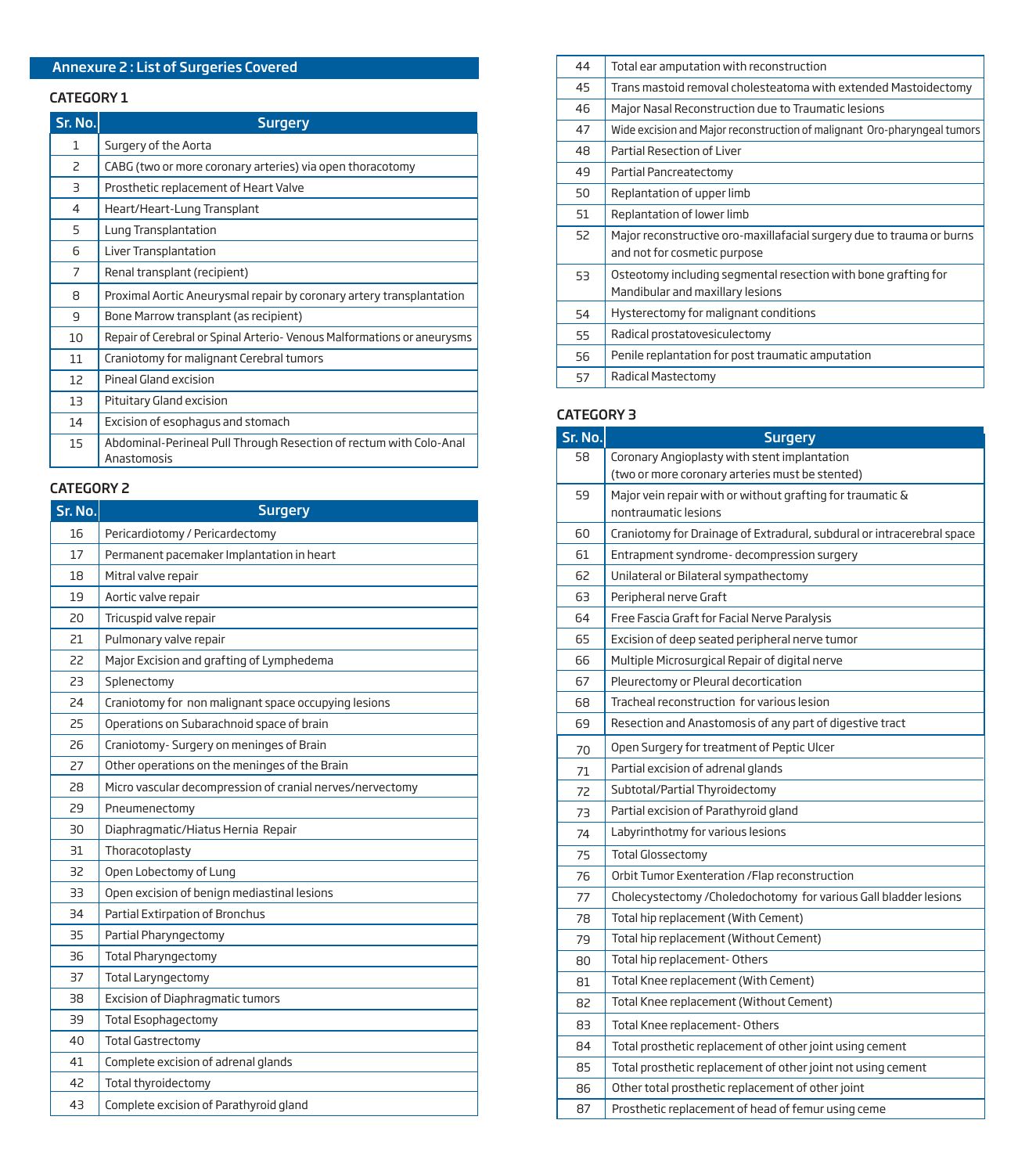| 87  | Prosthetic replacement of head of femur using cement                      |
|-----|---------------------------------------------------------------------------|
| 88  | Prosthetic replacement of head of femur not using cement                  |
| 89  | Other prosthetic replacement of head of femur                             |
| 90  | Prosthetic replacement of head of humerus using cement                    |
| 91  | Prosthetic replacement of head of humerus not using cement                |
| 92  | Other prosthetic replacement of head of humerus                           |
| 93  | Prosthetic replacement/articulation/other bone using cement               |
| 94  | Prosthetic replacement/articulation/other bone not using cement           |
| 95  | Other prosthetic replacement of articulation of other bone                |
| 96  | Prosthetic interposition reconstruction of joint                          |
| 97  | Other interposition reconstruction of joint                               |
| 98  | Excision reconstruction of joint                                          |
| 99  | Other reconstruction of joint                                             |
| 100 | Implantation of prosthesis for limb                                       |
| 101 | Amputation of arm                                                         |
| 102 | Amputation of leg                                                         |
| 103 | Fracture fixation- Spine                                                  |
| 104 | Elevation, Exploration and Fixation of fractured Zygoma                   |
| 105 | Total nephrectomy(Not as transplant donor)                                |
| 106 | Partial Nephrectomy                                                       |
| 107 | Open extirpation of lesion of kidney                                      |
| 108 | Excision of ureter                                                        |
| 109 | Total excision of bladder                                                 |
| 110 | Kidney injury repair                                                      |
| 111 | Pyloplasty / Ureterocalcycostomy for pelvic ureteric junction obstruction |
| 112 | Penile Amputation repair                                                  |
| 113 | Excision of vagina                                                        |
| 114 | Unilateral or Bilateral excision of adnexa of uterus                      |
| 115 | Operations on frontal sinus                                               |
|     |                                                                           |

# CATEGORY 4

| Sr. No. | <b>Surgery</b>                                              |
|---------|-------------------------------------------------------------|
| 116     | Therapeutic Burr Hole on skull- Drainage of Extra-Dural,    |
|         | intra-Dural or intracerebral space                          |
| 117     | Artificial opening into stomach                             |
| 118     | Oral Leukoplakia- Wide excision                             |
| 119     | Corneal or Retinal Repair for Traumatic eye injuries        |
| 120     | Penetrating injuries of the eye or repair of ruptured globe |
| 121     | Amputation of hand                                          |
| 122     | Amputation of foot                                          |
| 123     | Therapeutic knee Arthroscopy                                |
| 124     | Replantation of finger following traumatic amputation       |
| 125     | Surgical Drainage and Curettage for osteomyelitis           |
| 126     | Partial excision of bladder                                 |
| 127     | Therapeutic ureteroscopic operations on ureter              |
| 128     | Urinary diversion                                           |
| 129     | Replantation of ureter                                      |
| 130     | Unilateral or Bilateral excision of testes                  |
| 131     | Other operations on Scrotum and tunica vaginalis testis     |
| 132     | Reconstruction of the testis                                |

| 133 | Open surgical excision and destruction of prostate tissue |
|-----|-----------------------------------------------------------|
| 134 | Extirpation of lesion of vulva                            |
| 135 | Excision of vulva                                         |
| 136 | Operations on maxillary antrum using sublabial approach   |
| 137 | Simple Mastectomy                                         |
| 138 | TIPS procedure for portal Hypertension                    |

#### Annexure 3: Important Terminology

In order to understand the Daily Hospital Cash Benefit and Surgical Benefit offered by HDFC Life Easy Health it is important that you understand following terminologies:

- 1. Accident: An accident is a sudden, unforeseen and involuntary event caused by external, visible and violent means.
- 2. Cancellation: Cancellation defines the terms on which the policy contract can be terminated either by the insurer or the Life Assured by giving sufficient notice to other which is not lower than a period of fifteen days. This shall be subject to Section 45 of the Insurance Act, 1938 as amended from time to time.
- 3. Dental Treatment: Dental treatment means a treatment related to teeth or structures supporting teeth including examinations, fillings (where appropriate), crowns, extractions and surgery.
- 4. Disclosure to information norm: The Policy shall be void and all premiums paid hereon shall be forfeited to the Company, in the event of misrepresentation, mis-description or non-disclosure of any material fact.
- 5. Grace Period: Grace period means the specified period of time immediately following the premium due date during which a payment can be made to renew or continue a policy in force without loss of continuity benefits such as waiting periods and coverage of pre-existing diseases. Coverage is not available for the period for which no premium is received
- 6. Hospital: "A hospital means any institution established for in-patient care and day care treatment of illness and/or injuries and which has been registered as a hospital with the local authorities under Clinical Establishments (Registration and Regulation) Act 2010 or under enactments specified under the Schedule of Section 56(1) and the said act Or complies with all minimum criteria as under:
	- i) has qualified nursing staff under its employment round the clock;
	- ii) has at least 10 in-patient beds in towns having a population of less than 10,00,000 and at least 15 in-patient beds in all other places;
	- iii) has qualified medical practitioner(s) in charge round the clock;
	- iv) has a fully equipped operation theatre of its own where surgical procedures are carried out;
	- v) maintains daily records of patients and makes these accessible to the insurance company's authorized personnel;
- 7. Hospitalisation: Hospitalization means admission in a Hospital for a minimum period of 24 consecutive 'In-patient Care' hours except for specified procedures/ treatments, where such admission could be for a period of less than 24 consecutive hours
- 8. Illness: Illness means a sickness or a disease or pathological condition leading to the impairment of normal physiological function and requires medical treatment.
	- **Acute condition** Acute condition is a disease, illness or injury that is likely to respond quickly to treatment which aims to return the person to his or her state of health immediately before suffering the disease/ illness/ injury which leads to full recovery
	- **Example:** Chronic condition A chronic condition is defined as a disease, illness, or injury that has one or more of the following characteristics:
		- it needs ongoing or long-term monitoring through consultations, examinations, check-ups, and /or tests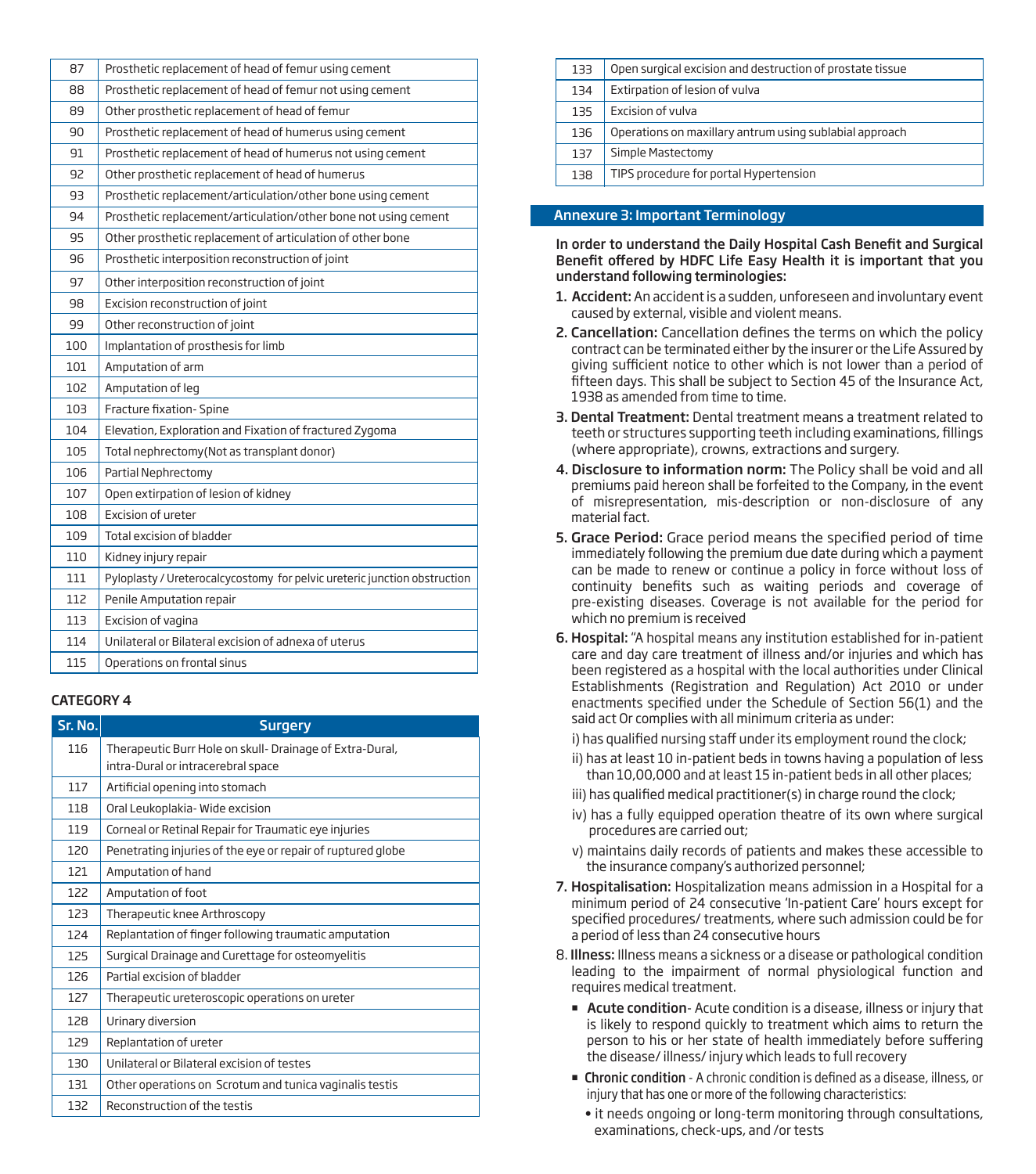- it needs ongoing or long-term control or relief of symptoms
- it requires rehabilitation for the patient or for the patient to be specially trained to cope with it
- it continues indefinitely
- it recurs or is likely to recur
- 9. Injury: Injury means accidental physical bodily harm excluding illness or disease solely and directly caused by external, violent, visible and evident means which is verified and certified by a Medical Practitioner.
- 10. Intensive Care Unit: "Intensive Care Unit (ICU)" means an identified section, ward or wing of a Hospital which is under the constant supervision of a dedicated Medical Practitioner(s), and which is specially equipped for the continuous monitoring and treatment of patients who are in a critical condition, or require life support facilities and where the level of care and supervision is considerably more sophisticated and intensive than in the ordinary and other wards
- 11. "Medically Necessary" treatment is defined as any treatment, tests, medication, or stay in Hospital or part of a stay in Hospital which:
	- is required for the medical management of the Illness or Injury suffered by the Life Assured;
	- must not exceed the level of care necessary to provide safe, adequate and appropriate medical care in scope, duration, or intensity;
	- must have been prescribed by a Medical Practitioner;
	- must conform to the professional standards widely accepted in international medical practice or by the medical community in India.
- 12. Medical Advice: Any consultation or advice from a Medical Practitioner including the issue of any prescription or repeat prescription
- 13. Medical Practitioner: A Medical Practitioner is a person who holds a valid registration from the Medical Council of any State or Medical Council of Indian Council or Council for Indian Medicine or for Homeopathy set up by the Government of India or a State Government and is thereby entitled to practice medicine within its jurisdiction; and is acting within the scope and jurisdiction of license. The person must be qualified in allopathic system of medicine and shall not be the Life Assured himself/herself
- 14. Pre-existing condition: "Pre-existing condition(s)" means any condition, ailment, injury or disease that is/are diagnosed by a physician within 48 months prior to the effective date of the policy issued by the insurer or for which medical advice or treatment was recommended by, or received from, a physician within 48 months prior to the effective date of the policy or it reinstatement or a condition for which any symptoms and or signs if presented and have resulted within three months of the issuance of the policy in a diagnostic illness or medical condition.
- 15. Sum Insured: Sum Insured is the face value of the policy contracted between you and us. All the morbidity benefits applicable under the product have been expressed as a proportion of this amount.
- 16. Surgery: "Surgery" or Surgical Procedure means manual and / or operative procedure (s) required for treatment of an illness or injury, correction of deformities and defects, diagnosis and cure of diseases, relief of suffering or prolongation of life, performed in a hospital or day care centre by a medical practitioner.

# In order to understand the Critical Illness Benefit offered by HDFC Life Easy Health it is important that you understand following terminologies:

17. Cancer Of Specified Severity - A malignant tumor characterized by the uncontrolled growth and spread of malignant cells with invasion and destruction of normal tissues. This diagnosis must be supported by histological evidence of malignancy. The term cancer includes leukemia, lymphoma and sarcoma.

# The following are excluded -

- All tumors which are histologically described as carcinoma in situ, benign, pre-malignant, borderline malignant, low malignant potential, neoplasm of unknown behavior, or non-invasive, including but not limited to: Carcinoma in situ of breasts, Cervical dysplasia CIN-1, CIN -2 and CIN-3.
- Any non-melanoma skin carcinoma unless there is evidence of metastases to lymph nodes or beyond;
- Malignant melanoma that has not caused invasion beyond the epidermis;
- All tumors of the prostate unless histologically classified as having a Gleason score greater than 6 or having progressed to at least clinical TNM classification T2N0M0
- All Thyroid cancers histologically classied as T1N0M0 (TNM Classification) or below;
- Chronic lymphocytic leukaemia less than RAI stage 3
- Non-invasive papillary cancer of the bladder histologically described as  $\overline{T}$ aNOMO or of a lesser classification,
- All Gastro-Intestinal Stromal Tumors histologically classified as T1N0M0 (TNM Classification) or below and with mitotic count of less than or equal to 5/50 HPFs;
- All tumors in the presence of HIV infection.
- 18. Myocardial Infarction The first occurrence of heart attack or myocardial infarction, which means the death of a portion of the heart muscle as a result of inadequate blood supply to the relevant area. The diagnosis for Myocardial Infarction should be evidenced by all of the following criteria:
	- A history of typical clinical symptoms consistent with the diagnosis of acute myocardial infarction (For e.g. typical chest pain)
	- New characteristic electrocardiogram changes
	- Elevation of infarction specific enzymes, Troponins or other specific biochemical markers.

# The following are excluded:

- **Dimeracute Coronary Syndromes**
- **Any type of angina pectoris**
- A rise in cardiac biomarkers or Troponin T or I in absence of overtischemic heart disease OR following an intra-arterial cardiac procedure.
- 19. Kidney Failure Requiring Regular Dialysis End stage renal disease presenting as chronic irreversible failure of both kidneys to function, as a result of which either regular renal dialysis (hemodialysis or peritoneal dialysis) is instituted or renal transplantation is carried out. Diagnosis has to be confirmed by a specialist medical practitioner.
- 20. Stroke Resulting In Permanent Symptoms Any cerebrovascular incident producing permanent neurological sequelae.This includes infarction of brain tissue, thrombosis in an intracranial vessel, haemorrhage and embolisation from an extracranial source. Diagnosis has to be confirmed by a specialist medical practitioner and evidenced by typical clinical symptoms as well as typical findings in CT Scan or MRI of the brain. Evidence of permanent neurological deficit lasting for at least 3 months has to be produced.

# The following are excluded:

- **Transient ischemic attacks (TIA)**
- **Traumatic injury of the brain**
- vascular disease affecting only the eye or optic nerve or vestibular functions.
- 21. Alzheimer's Disease / Irreversible Organic Degenerative Brain Disorders - Deterioration or loss of intellectual capacity as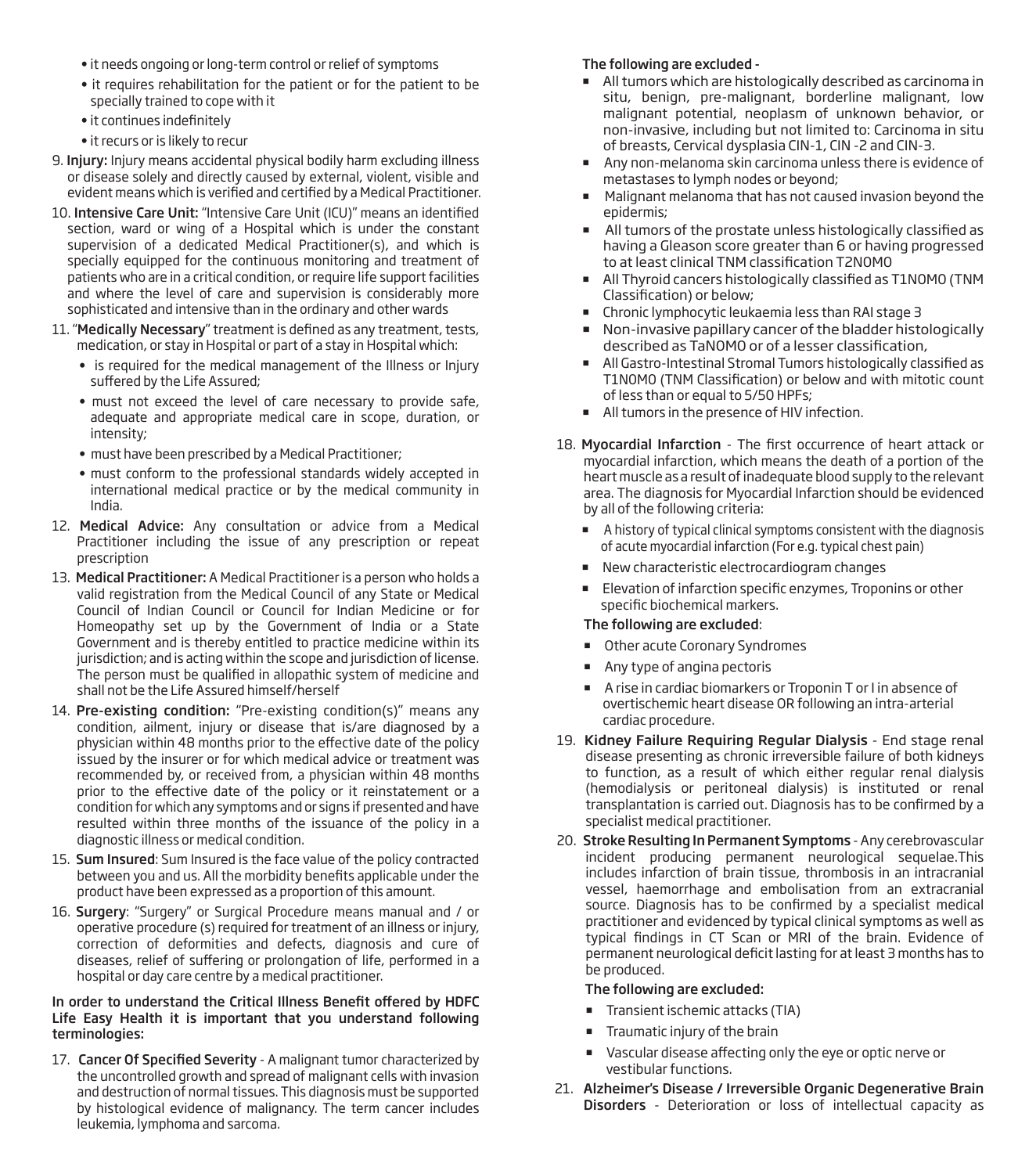confirmed by clinical evaluation and imaging tests, arising from Alzheimer's Disease or irreversible organic disorders, resulting in significant reduction in mental and social functioning requiring the continuous supervision of the Life Assured. This diagnosis must be supported by the clinical confirmation of an appropriate Registered Medical practitioner who is also supported by the Company's appointed doctor.

The following is excluded:

- **Alcohol-related brain damage.**
- 22. Apallic Syndrome Universal necrosis of the brain cortex with the brainstem remaining intact. Diagnosis must be confirmed by a neurologist acceptable to the Company and the condition must be documented for at least one month.
- 23. Benign Brain Tumour Benign brain tumor is defined as a life threatening, non-cancerous tumor in the brain, cranial nerves or meninges within the skull. The presence of the underlying tumor must be confirmed by imaging studies such as CT scan or MRI.

 This brain tumor must result in at least one of the following and must be confirmed by the relevant medical specialist.

- **Permanent Neurological deficit with persisting clinical** symptoms for a continuous period of at least 90 consecutive days or
- **Undergone surgical resection or radiation therapy to treat the** brain tumor.

# The following conditions are excluded:

Cysts, Granulomas, malformations in the arteries or veins of the brain, hematomas, abscesses, pituitary tumors, tumors of skull bones and tumors of the spinal cord.

- 24. Coma Of Specified Severity A state of unconsciousness with no reaction or response to external stimuli or internal needs. This diagnosis must be supported by evidence of all of the following:
	- no response to external stimuli continuously for at least 96 hours;
	- **If it is support measures are necessary to sustain life; and**
	- permanent neurological deficit which must be assessed at least 30 days after the onset of the coma.

The condition has to be confirmed by a specialist medical practitioner. Coma resulting directly from alcohol or drug abuse is excluded.

- 25. End Stage Liver Failure Permanent and irreversible failure of liver function that has resulted in all three of the following:
	- **Permanent jaundice; and**
	- **Ascites**; and
	- Hepatic encephalopathy.

Liver failure secondary to drug or alcohol abuse is excluded.

- 26. End Stage Lung Failure End stage lung disease, causing chronic respiratory failure, as confirmed and evidenced by all of the following:
	- FEV1 test results consistently less than 1 litre measured on 3 occasions 3 months apart; and
	- **Requiring continuous permanent supplementary oxygen** therapy for hypoxemia; and
	- Arterial blood gas analysis with partial oxygen pressure of 55mmHg or less (PaO2 < 55mmHg); and
	- Dyspnea at rest.
- 27. Loss of Independent Existence Confirmation by a consultant physician acceptable to the Company of the loss of independent existence due to illness or trauma, which has lasted for a minimum period of 6 months and results in a permanent inability to perform at least three (3) of the Activities of Daily Living (either with or

without the use of mechanical equipment, special devices or other aids and adaptations in use for disabled persons). For the purpose of this benefit, the word "permanent", shall mean beyond the hope of recovery with current medical knowledge and technology.

# Activities of Daily Living are:-

- **Washing:** the ability to wash in the bath or shower (including getting into and out of the bath or shower) or wash satisfactorily by other means.
- **Dressing:** the ability to put on, take off, secure and unfasten all garments and, as appropriate, any braces, artificial limbs or other surgical appliances.
- **Transferring:** the ability to move from a bed or an upright chair or wheelchair and vice versa.
- Mobility: The ability to move indoors from room to room on level surfaces.
- **Toileting**: the ability to use the lavatory or otherwise manage bowel and bladder functions so as to maintain a satisfactory level of personal hygiene.
- Feeding: the ability to feed oneself once food has been prepared and made available.

# The following is excluded:

 Any injury or loss as a result of War, invasion, hostilities (whether war is declared or not), civil war, rebellion, revolution or taking part in a riot or civil commotion

28. Blindness - Total, permanent and irreversible loss of all vision in both eyes as a result of illness or accident.

The Blindness is evidenced by:

- corrected visual acuity being 3/60 or less in both eyes or ;
- $\blacksquare$  the field of vision being less than 10 degrees in both eyes.
- The diagnosis of blindness must be confirmed and must not be correctable by aids or surgical procedure.
- 29. Third Degree Burns There must be third-degree burns with scarring that cover at least 20% of the body's surface area. The diagnosis must confirm the total area involved using standardized, clinically accepted, body surface area charts covering 20% of the body surface area.
- 30. Major Head Trauma Accidental head injury resulting in permanent Neurological deficit to be assessed no sooner than 3 months from the date of the accident. This diagnosis must be supported by unequivocal findings on Magnetic Resonance Imaging, Computerized Tomography, or other reliable imaging techniques. The accident must be caused solely and directly by accidental, violent, external and visible means and independently of all other causes.

 The Accidental Head injury must result in an inability to perform at least three (3)of the following Activities of Daily Living either with or without the use of mechanical equipment, special devices or other aids and adaptations in use for disabled persons. For the purpose of this benefit, the word "permanent" shall mean beyond the scope of recovery with current medical knowledge and technology.

# The following are excluded:

- **Spinal cord injury**
- 31. Motor Neurone Disease With Permanent Symptoms Motor neurone disease diagnosed by a specialist medical practitioner as spinal muscular atrophy, progressive bulbar palsy, amyotrophic lateral sclerosis or primary lateral sclerosis. There must be progressive degeneration of corticospinal tracts and anterior horn cells or bulbar efferent neurons. There must be current significant and permanent functional neurological impairment with objective evidence of motor dysfunction that has persisted for a continuous period of at least 3 months.